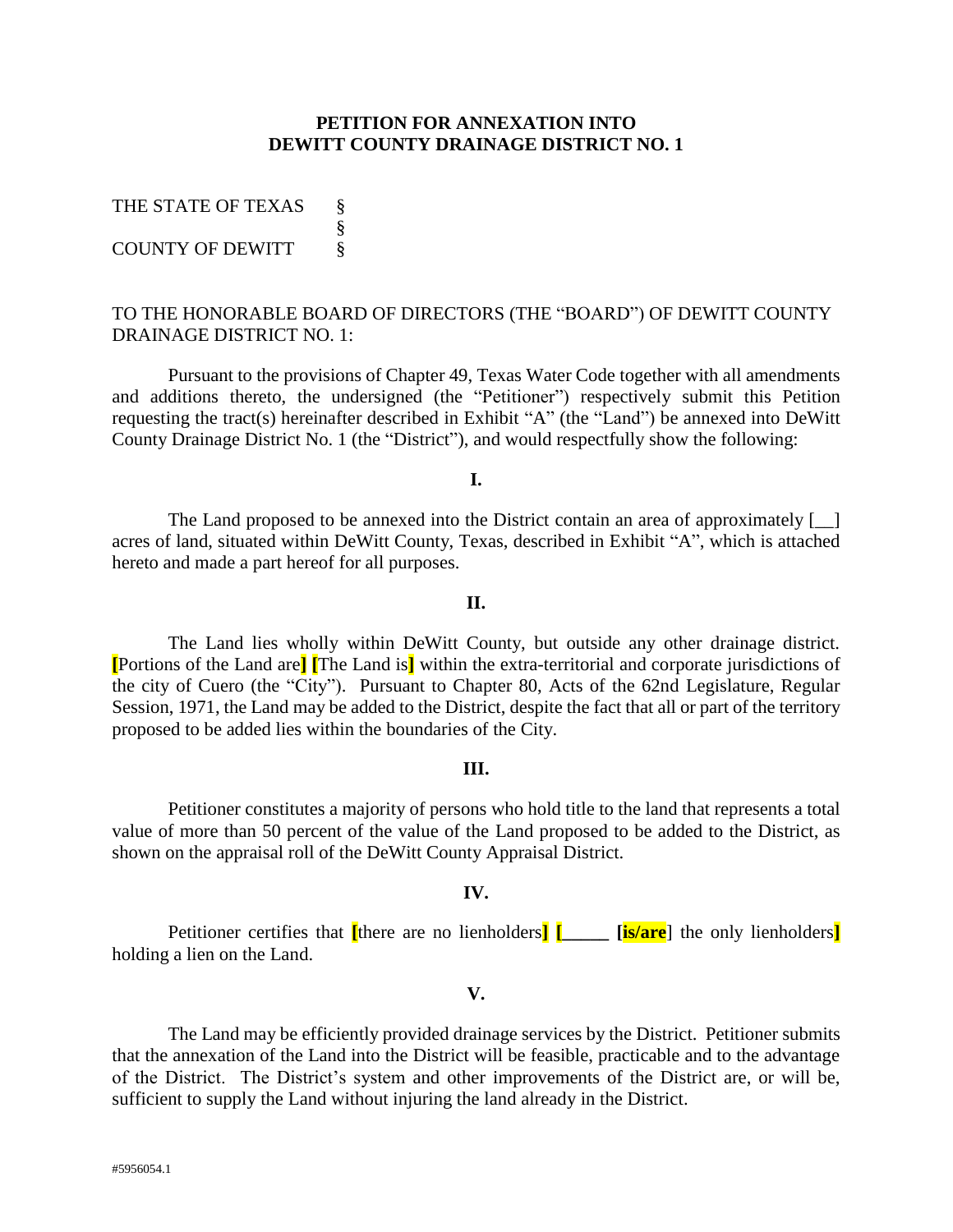WHEREFORE, the undersigned respectfully pray that this Petition be properly filed, as provided by law, and that it be set down for hearing at a date to be fixed in keeping with provisions of said Chapter 49, Texas Water Code, and that notice of such hearing be given as provided therein, and that such hearing be held on the sufficiency of this Petition and any person may appear before the Board of Directors of the District to offer testimony on the sufficiency of the Petition and whether or not the Land should be annexed into the District, and that, following such hearing, the Board of Directors of the District enter an order granting this Petition and annexing the Land into the District.

RESPECTFULLY SUBMITTED the \_\_\_\_\_\_\_\_ day of \_\_\_\_\_\_\_\_\_\_\_, 20\_.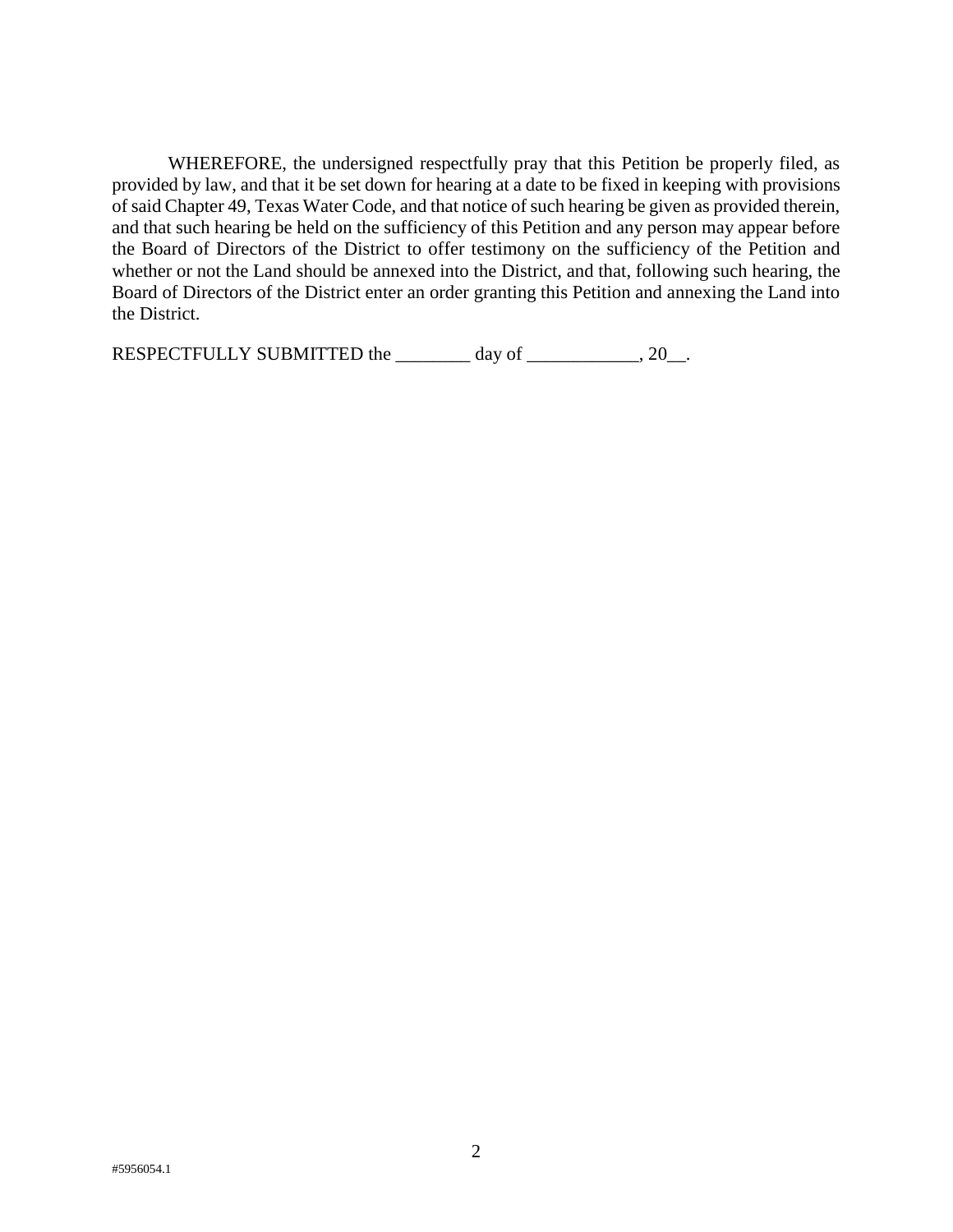LANDOWNER:

Name:

# ACKNOWLEDGMENT

THE STATE OF TEXAS § § COUNTY OF \_\_\_\_\_\_\_\_\_\_\_\_§

BEFORE ME, the undersigned authority, on this day personally appeared\_\_\_\_\_\_\_\_\_\_\_\_\_\_, known to me to be the person whose name is subscribed to the foregoing instrument, and acknowledged to me that he executed the same for the purposes and considerations therein expressed.

GIVEN UNDER MY HAND AND SEAL OF OFFICE, this \_\_\_\_day of \_\_\_\_\_\_\_\_\_, 20\_\_.

Notary Public, State of Texas